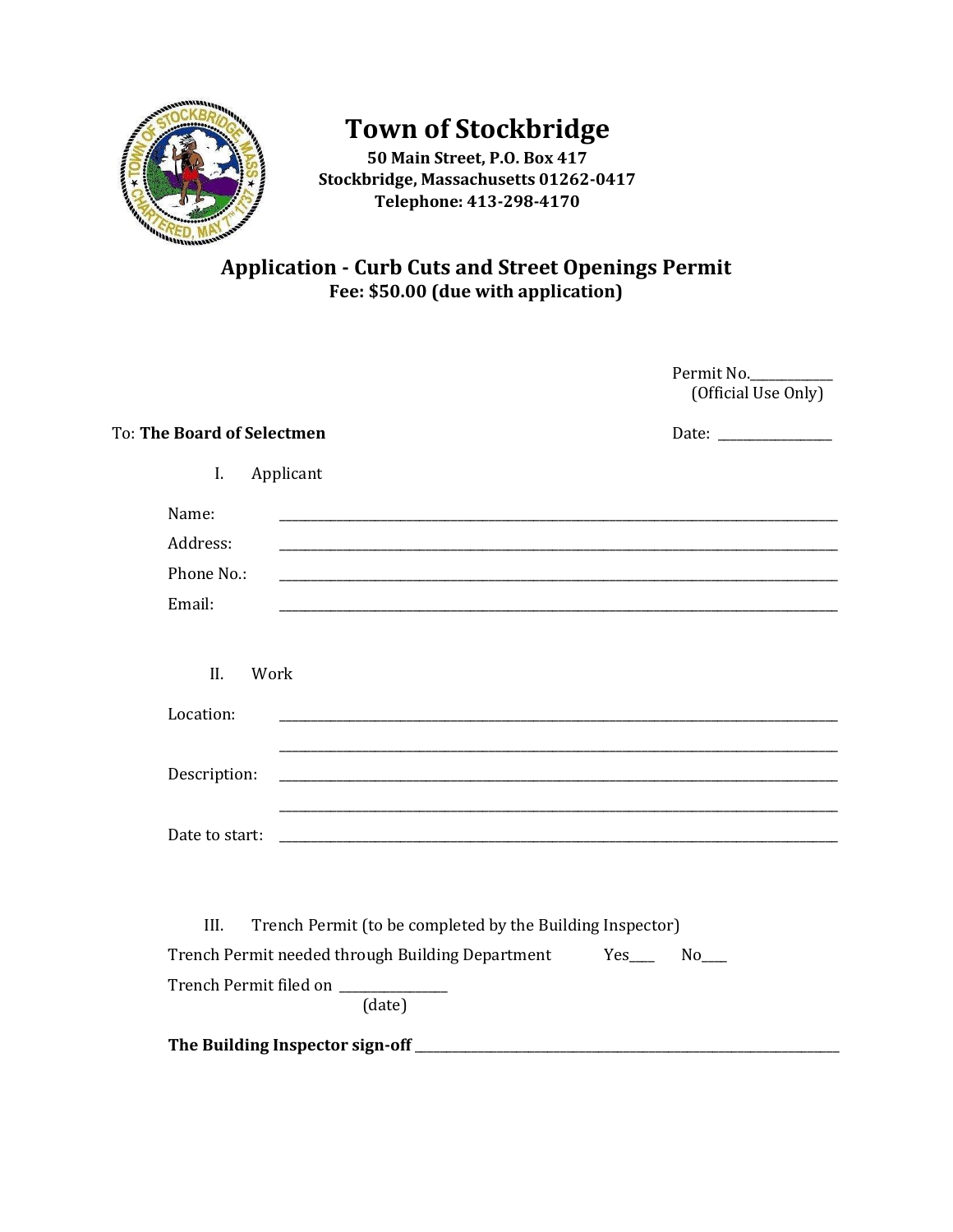IV. Acknowledgement

I, the undersigned, hereby declare that I have read, understand and agree to abide by the regulations and specifications for curb cuts and street openings set for in the Town of Stockbridge Bylaws. I have complied with the notice requirements of M.G.L. c. 82, section 40. I will perform work in accordance with all applicable laws and bylaws. I have deposited the required bond with the Town of Stockbridge and I covenant and agree that the Town may deduct from this amount the costs of any repairs necessary to Town property as a result of any deficient or incomplete work related to this permit.

| Applicant                                                                                                                                                                | Date                      |
|--------------------------------------------------------------------------------------------------------------------------------------------------------------------------|---------------------------|
| V. Approval                                                                                                                                                              |                           |
| Fee: $\frac{1}{2}$                                                                                                                                                       |                           |
| <b>Board of Selectmen:</b>                                                                                                                                               |                           |
| the control of the control of the control of the<br><u> 1980 - Johann John Stone, mars eta bainar eta industrial eta industrial eta industrial eta industrial eta in</u> |                           |
| <b>Chief of Police:</b>                                                                                                                                                  |                           |
| the control of the control of the control of<br>Police Detail Needed: Yes________ No_______                                                                              |                           |
| <b>Highway Superintendent:</b>                                                                                                                                           |                           |
| <u> 1989 - Johann Barn, mars eta bainar eta i</u><br>Special Instructions and/or requirements:                                                                           |                           |
|                                                                                                                                                                          |                           |
| Completion (Official Use Only)<br>VI.                                                                                                                                    |                           |
|                                                                                                                                                                          |                           |
|                                                                                                                                                                          | Date: $\frac{1}{2}$ Date: |
| Returned by:_______________                                                                                                                                              |                           |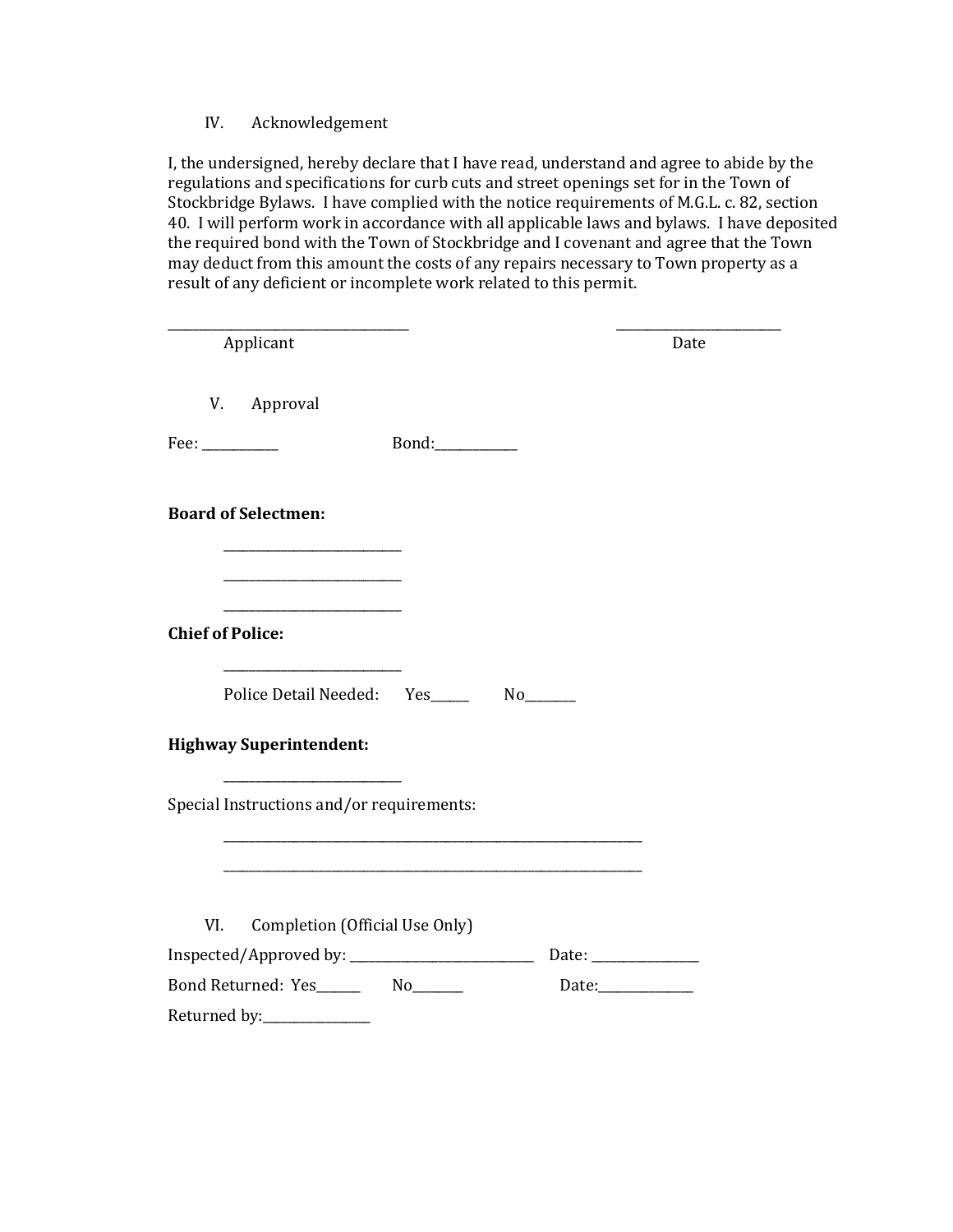

#### Article XVII Curb Cuts and Street Openings

#### Section 1. Permit Required

Except as provided under Federal and State Law, or during an emergency after giving notice to the Chief of Police, any person wishing to cut, add, remove or alter any sidewalk or curing, or open, for any reason, any portion of any Town owned street, roadway, right-of-way or easement within the Town must first obtain a permit from the Board of Selectmen. Permit shall be granted only upon an applicant's completion of the application procedure set forth in Section 2 of this bylaw and shall be subject to and limited by the applicable permit terms of this bylaw, any other applicable bylaw of the Town of Stockbridge, and any applicable Federal or State laws. Nothing in this bylaw shall be construed to except any person from complying with applicable provisions of the Town's Zoning Bylaws.

#### Section 2. Application Procedure

2.1 Any property owner, contractor, or public utility may request a permit. An applicant must complete, in full, a permit application, which may be obtained from the Board of Selectmen. Applications shall be submitted, together with a certified check for the processing of the application in accordance with a schedule of fees determined by the Board of Selectmen.

2.2 Applicants shall submit, by certified mail or hand delivery, written notice of the proposed work, including the address of the site with a reasonably accurate description of the location of the work and the name, address and phone number of the party performing the work, to the Chief of Police and to all public utilities operating in the vicinity of the site. Applicants shall also comply with the notice requirements set forth in M.G.L. C.82, Section 40.

2.3 Applicants may be required to submit a performance bond, in the amount of the total cost of the work to be performed, to serve as a guarantee of the timely and satisfactory completion of the work.

2.4 The issuance of a permit shall constitute an agreement between the holder and the Town, which saves harmless and indemnifies the Town, and which releases the Town from any and all liability arising in any manner related to the permit and the work performed pursuant to the permit.

### Section 3. Permit Terms

3.1 Terms applicable to all permits Unless otherwise specifically authorized by the Board of Selectmen, the permit holder shall:

A) Obtain all necessary State and Federal approvals concurrently with that of the Town.

B) Commence work no later than 30 days after the issuance of a permit.

C) Perform work only between the hours of 7:30 a.m. and 5:30 p.m.

D) Perform no work on Saturday, Sundays, holidays or during the period November 15-April 1

E) Keep the permit, or a copy thereof, at the site.

F) Allow the Highway Superintendent to make periodic inspection of the site, work performed and the permit.

G) Take appropriate precautions to protect public safety and convenience.

H) Barricade, mark, and light affected areas, as necessary to prevent public entrance or access into the work area.

I) If recommended by the Chief of Police, provide for Police Officers to be present at any work site for the public safety and the direction of traffic.

J) Maintain proper access to any roadways, private property, sewer grate, fire hydrant, catch basin or sidewalk.

K) Perform and complete all work without creating any adverse effect on drainage or risk of erosion.